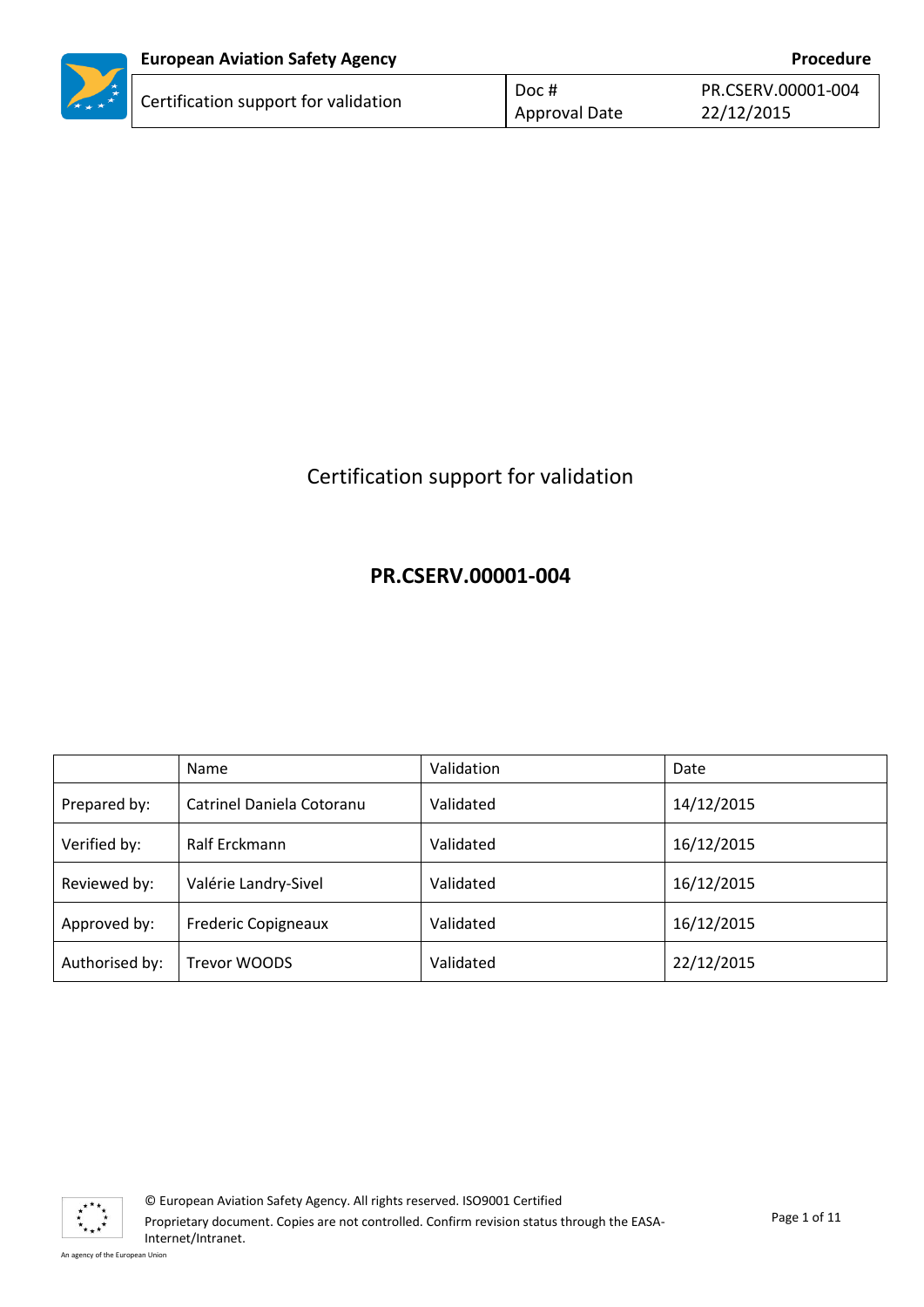

PR.CSERV.00001-004

22/12/2015

## **DOCUMENT CONTROL SHEET**

| <b>Reference documents</b>                                                                                                                                                                                                                                                                      |
|-------------------------------------------------------------------------------------------------------------------------------------------------------------------------------------------------------------------------------------------------------------------------------------------------|
| a) Contextual documents                                                                                                                                                                                                                                                                         |
| Chicago Convention Annex 8 - Airworthiness of Aircraft (International Standards and Recommended Practices)                                                                                                                                                                                      |
| Commission Regulation (EC) 859/2008 - Amending Council Regulation (EEC) No 3922/91 as regards common<br>technical requirements and administrative procedures applicable to commercial transportation by aeroplane (OJ L<br>254, 20.09.2008)                                                     |
| Commission Regulation (EU) 319/2014 - Regulation of 27 Mars 2014 on the fees and charges levied by the<br>European Aviation Safety Agency Regulation (OJ L93/58, 28.03.2014) and repealing the Regulation (EC) 593/2007                                                                         |
| ED Decision 2012/102/E - On the delegation of powers of the Executive Director to certain staff members of the<br>Certification directorate                                                                                                                                                     |
| ED Decision 2014/116/E - On the delegation of powers of the Executive Director to certain staff members of the<br>Agency's Certification Directorate                                                                                                                                            |
| JAR-26 - Additional airworthiness requirements for operations. Amendment 3 (01 December 2005)                                                                                                                                                                                                   |
| JAR-FCL 1 - Flight crew licensing (aeroplane). Amendment 7 (01 December 2006)                                                                                                                                                                                                                   |
| JAR-FCL 2 - Flight crew licensing (helicopter). Amendment 6 (01 February 2007)                                                                                                                                                                                                                  |
| JAR-FCL 3 - Flight crew licensing (medical). Amendment 5 (01 December 2006)                                                                                                                                                                                                                     |
| JAR-FSTD-A - Joint Aviation Authorities (JAA) Aeroplane Flight Simulation Training Devices, Initial issue 1th May<br>2008                                                                                                                                                                       |
| JAR-FSTD-H - Joint Aviation Authorities (JAA) Helicopter Flight Simulation Training Devices, Initial issue 1th May<br>2008                                                                                                                                                                      |
| JAR-OPS 3 - Commercial air transportation (helicopters). Amendment 5 (1 July 2007)                                                                                                                                                                                                              |
| MoU concerning OEB Activities between EASA and CAA                                                                                                                                                                                                                                              |
| Regulation (EC) 216/2008 - Regulation of European Parliament and of Council of 20 Feb. 2008 on common rules in<br>the field of civil aviation and establishing a European Aviation Safety Agency and repealing Council Directive<br>91/670/EEC, Regulation (EC)1592/2002 and Directive 2004/36/ |
| b) Internal documents                                                                                                                                                                                                                                                                           |
| FO.CERT.00021 - Technical visa for ETSOA                                                                                                                                                                                                                                                        |
| FO.CSERV.00041 - Contract for CSVs of EASA Certificates and other Third Country Approval Activities                                                                                                                                                                                             |
| FO.CSERV.00153 - Predefined CSV closure e-mail                                                                                                                                                                                                                                                  |
| IC - CSV Forwarding Letter                                                                                                                                                                                                                                                                      |
| TE.CSERV.00187 - List of CSV Letter templates                                                                                                                                                                                                                                                   |
| UG.CERT.00002 - Certification Handbook                                                                                                                                                                                                                                                          |
| WI.IMS.00064 - Records management within P&A section                                                                                                                                                                                                                                            |
| WI.IMS.00065 - Rotorcraft department records management                                                                                                                                                                                                                                         |
| WI.IMS.00066 - General aviation & RPAS department records management                                                                                                                                                                                                                            |
| WI.IMS.00067 - Propulsion section records management                                                                                                                                                                                                                                            |

WI.IMS.00068 - Filing plan large aeroplanes department

#### **Abbreviations/Definitions**



© European Aviation Safety Agency. All rights reserved. ISO9001 Certified

Proprietary document. Copies are not controlled. Confirm revision status through the EASA-Internet/Intranet.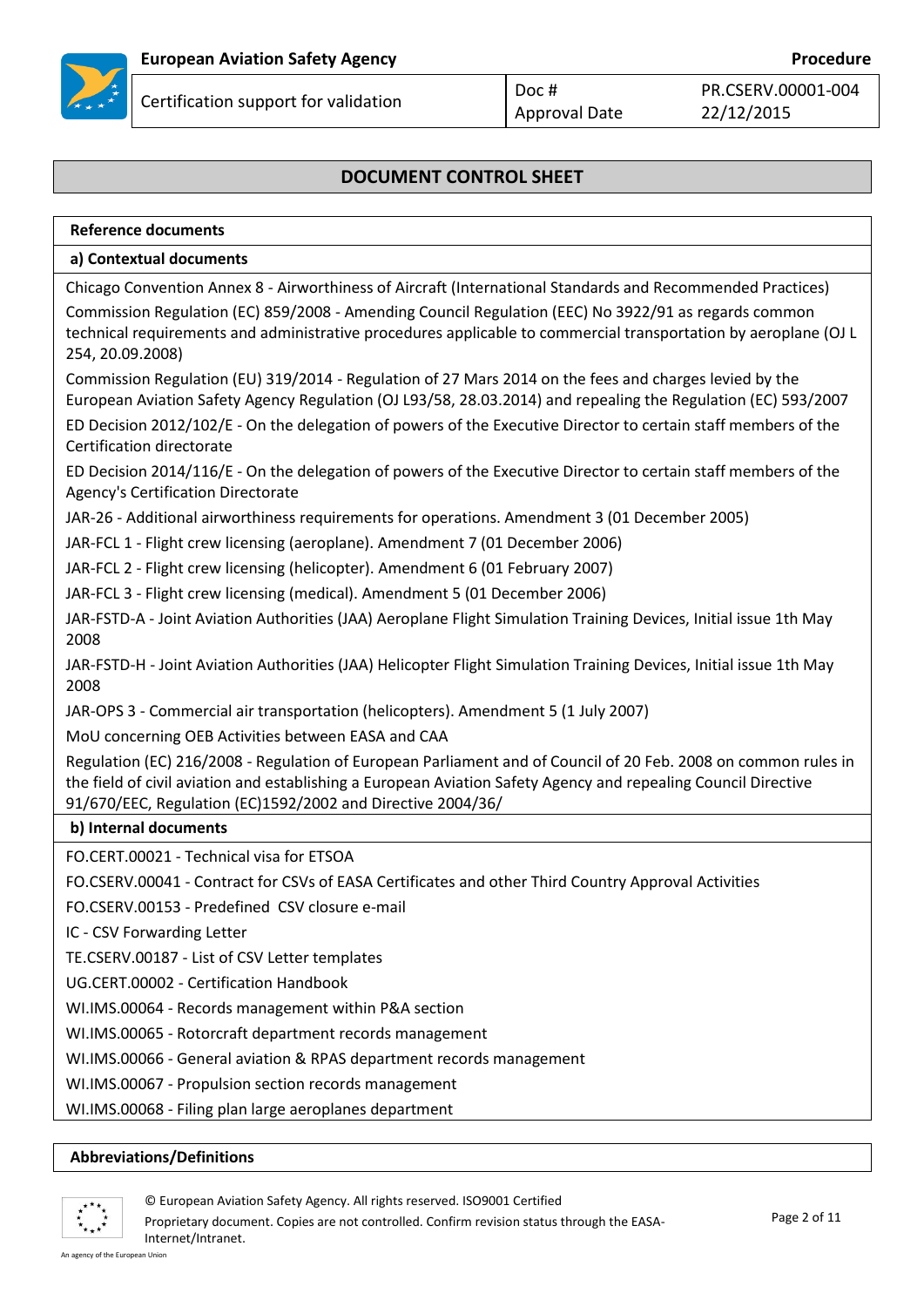| <b>European Aviation Safety Agency</b>           |                               | <b>Procedure</b>                 |  |
|--------------------------------------------------|-------------------------------|----------------------------------|--|
| Certification support for validation             | Doc #<br><b>Approval Date</b> | PR.CSERV.00001-004<br>22/12/2015 |  |
| CSP: Certification Service Provider (NAA & QE)   |                               |                                  |  |
| NAA: EU member state National Aviation Authority |                               |                                  |  |
| <b>PCM: Project Certification Manager</b>        |                               |                                  |  |
| PO: Purchase Order                               |                               |                                  |  |
| <b>QE: Qualified Entity</b>                      |                               |                                  |  |
| SoC: Statement of Compliance                     |                               |                                  |  |
| <b>TCA: Third Country Authority</b>              |                               |                                  |  |
|                                                  |                               |                                  |  |

| Log of issues |            |                                                                                                                                                                          |
|---------------|------------|--------------------------------------------------------------------------------------------------------------------------------------------------------------------------|
| <b>Issue</b>  | Issue date | Change description                                                                                                                                                       |
| 001           | 02/07/2014 | First issue, migration of Certification Directorate applicable sections of<br>procedure E.P010-01, update to reflect revised working procedures                          |
| 002           | 01/09/2014 | Issue 002. Migration of PR.CSV.00001-001 in compliance with<br>Convergence project.                                                                                      |
| 003           | 13/08/2015 | Issue 003. Amendment of the CSV technical closure process and of<br>project monitoring.                                                                                  |
| 004           | 22/12/2015 | Fourth issue. Addition of note (3) to mention annual project (internal<br>audit observation), update of interface with APMAN procedures, update<br>CSV template letters. |
|               |            |                                                                                                                                                                          |

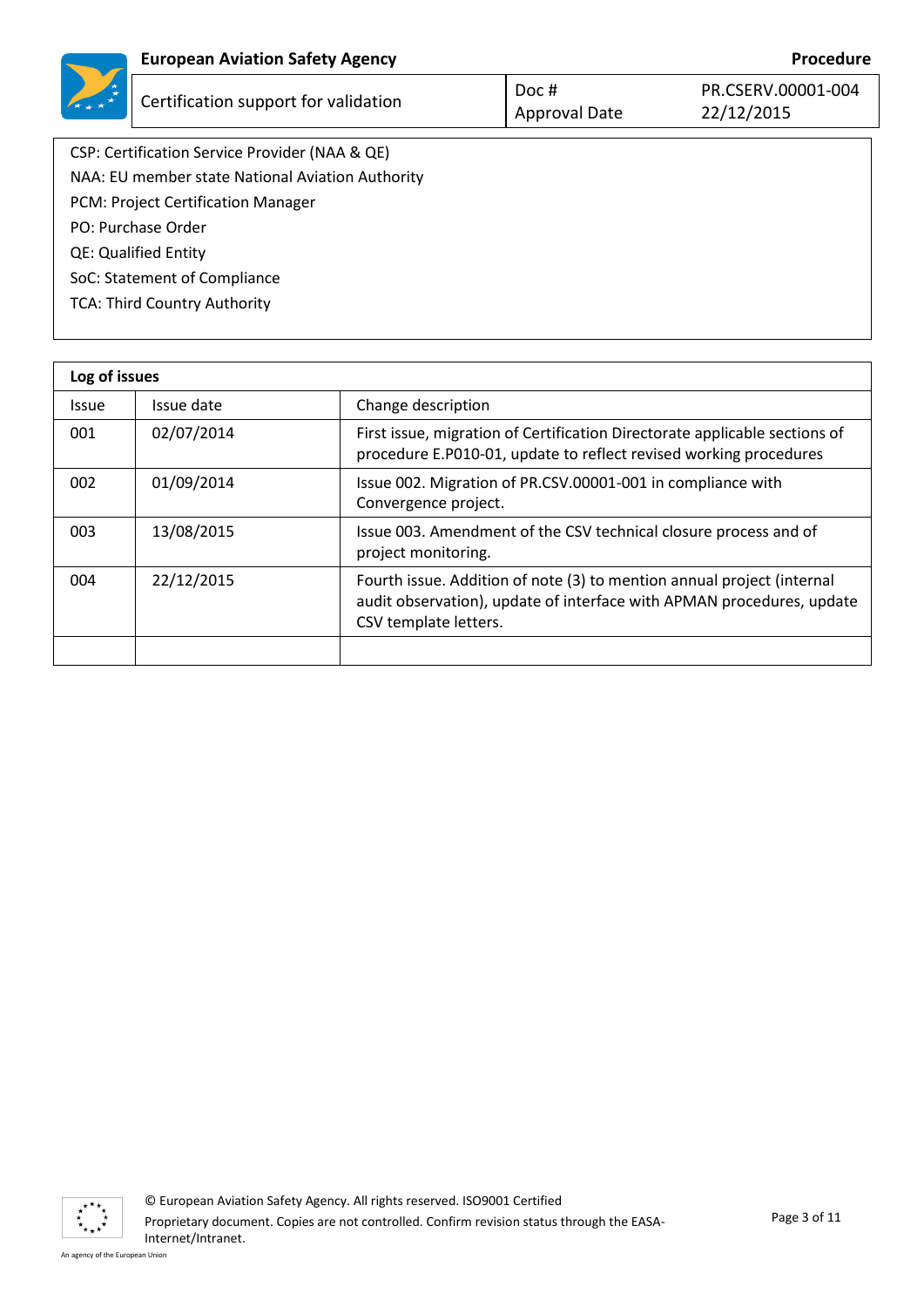

Approval Date

### **INTRODUCTION**

#### **Purpose and scope**

This procedure defines and describes the steps necessary to complete certification support for validation of EASA certificates/ approvals in Third Countries requiring technical support from EASA as well as test witnessing, conformity inspections and compliance findings related to activities where EASA is not Primary Certificating Authority.

#### **Legal framework**

According with Article 27 of Regulation (EC) No 216/2008 of the European Parliament and of the Council of 20 February 2008 on common rules in the field of civil aviation and establishing a European Aviation Safety Agency repealing Regulation (EC) No 1592/2002 (hereafter referred to as "Basic Regulation"), the European Aviation Safety Agency (hereafter the "Agency") shall assist the Community and the Member States in their relations with third countries. The Agency will provide certification support as established by Bilateral Agreements and Working Arrangements.

#### **Basic Principles**

1. Application

EASA will decide on whether the requested support will be provided by EASA personnel and/or seconded personnel, or outsourced to an NAA or QE. All CSV tasks, irrespective by whom they are performed, shall be executed following the provisions of this procedure.

An application for validation of EASA certificates/ approvals in Third Countries is sent by the Applicant to the Third Country Authority (TCA) via EASA. The format of this application is defined by the applicable Bilateral Agreements, Working Arrangements or TCA's procedures. For an updated list of such agreements/ arrangements follow the Agency's website at www.easa.europa.eu > Document Library > Partnerships.

In case the Applicant wishes to receive EASA's active support (e.g. compliance findings and statements against the TCA requirements), the Applicant has to apply to EASA using the form "Contract for certification support for validation of EASA certificates and other Third Country approval activities" which is published on the Agency's website at www.easa.europa.eu > Document Library > Application Forms.

For concurrent certification- validation projects the form "Contract for certification support for validation of EASA certificates and other Third Country approval activities" should be filled in by the applicant for TC, Major significant change and complex STC projects only.

The work sharing and use of resources between the certifying authority and validating authority is described in the applicable Technical Implementation Procedure located on the Agency's website at www.easa.europa.eu > Document Library > Partnerships > Bilateral agreements.

2. CSV project categories:

\* Category 1: CSV project requiring a forwarding letter only with no technical support (free of charge). These are the projects of forwarding the Applicant's request to a Third Country with no Bilateral Agreement with the European Union (EU) or to a TCA with no Working Arrangement with EASA. Cat 1 CSV projects (no project, no allocation) are entirely handled internally within the Applications Handling Department.The applicant is not charged for the work performed by EASA.



© European Aviation Safety Agency. All rights reserved. ISO9001 Certified Proprietary document. Copies are not controlled. Confirm revision status through the EASA-Internet/Intranet.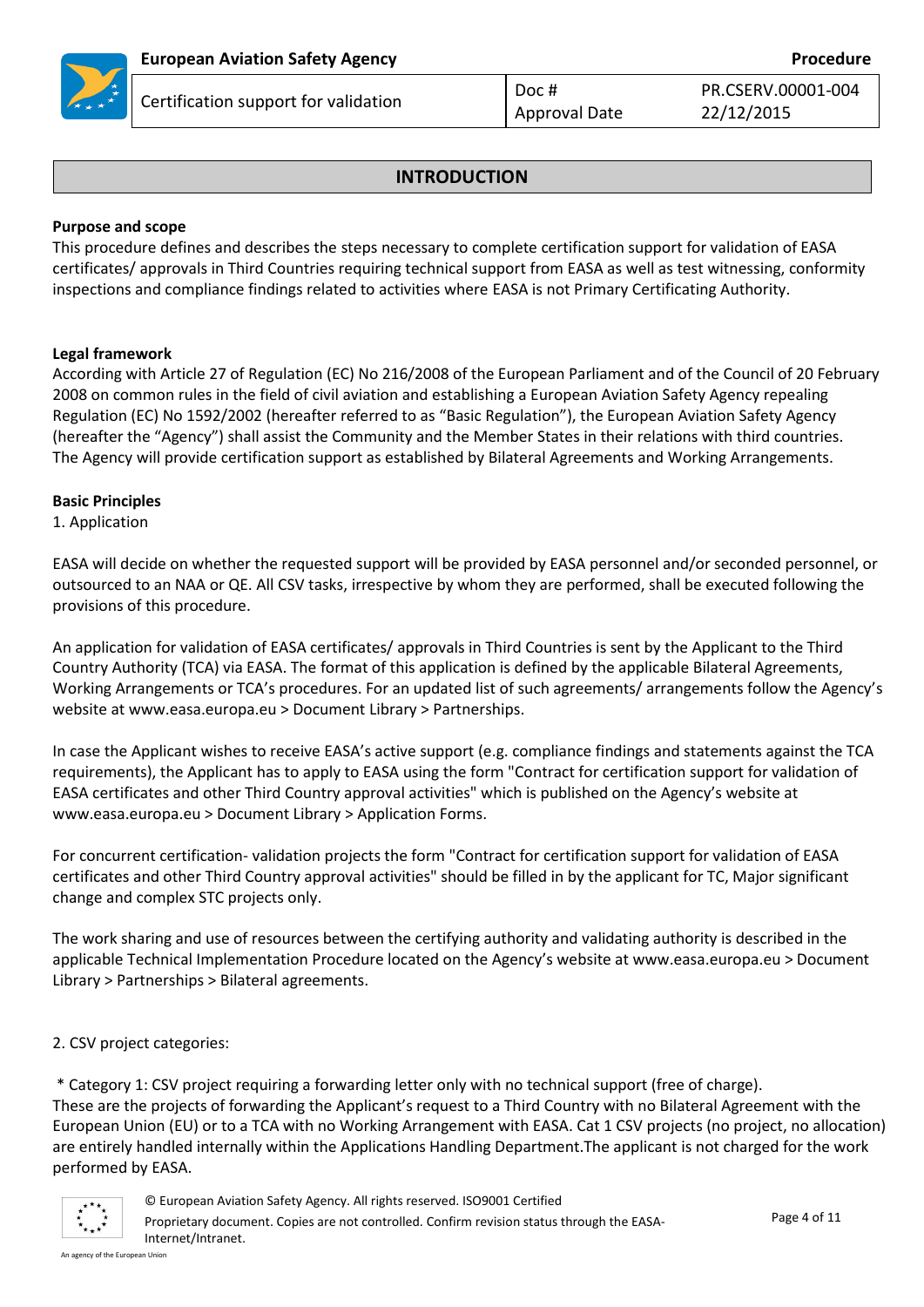\* Category 2: CSV project requiring technical support from EASA.

Cat 2 CSV projects are handled by the Certification Departments with support from the Applications Handling Department for administering the CSV project. Upon closure of the CSV project, the applicant will be charged by the Invoicing Section in accordance with the applicable Fees and Charges Regulation in force at the date of receipt of application.

As mentioned in the "purpose" section, this procedure covers only the projects that require EASA technical involvement.

This category includes:

(1) Projects requiring a forwarding letter only with limited technical support to a Third Country having a Bilateral Agreement with the European Union (EU) or to a TCA having a Working Arrangement with EASA. For example:

 Basic STC projects where the forwarding letter will only contain the design change classification and the Statement of Compliance to the U.S. type certification basis.

 The design change classification for Basic STC/ Major Changes Level 2, and the Statement of Compliance to the U.S. type certification basis will be made either by EASA or NAA PCMs.

(2) All other projects where technical involvement is needed (e.g. non-basic STC, Major Changes Level 1 or TCs).

Notes:

(1) Cat 1 and Cat 2 CSV projects for ETSOA are entirely handled internally by the Parts and Appliances section.

(2) In the case the TCA requests EASA technical support for a CSV Cat 1, it shall be handled as a CSV Cat 2 (i.e. CSV project requiring technical support from EASA).

(3) Upon coordination between the Agency and TC Holders, annual CSV projects may be created in specific cases involving routine and repetitive CSV work performed for the TC Holder. More details can be found in the CSV related section of the Certification Handbook.

3. Test witnessing including conformity tests setups/ Conformity inspection related to production approvals / Other compliance finding support.

The TCA will send EASA a request to perform test witnessing on its behalf. A copy of this request should be sent to the European company that has the design responsibility of the test to be performed.

The company where the test has to be performed should submit the application form "Contract for certification support for validation of EASA certificates and other Third Country approval activities". One form per test witnessing is required.

After review of the application form, EASA will issue a project number and allocate the test witnessing task internally or to the locally responsible NAA. A copy of the allocation letter will be sent to the company.

Technical experts from EASA or from Members States NAAs will directly communicate with the TCA and the EU Company for further technical coordination.

After completion of the test witnessing activities, the Responsible Party (from EASA or NAA) will forward the technical visa by e-mail to technical.visa@easa.europa.eu, copying the appropriate department functional mailbox.

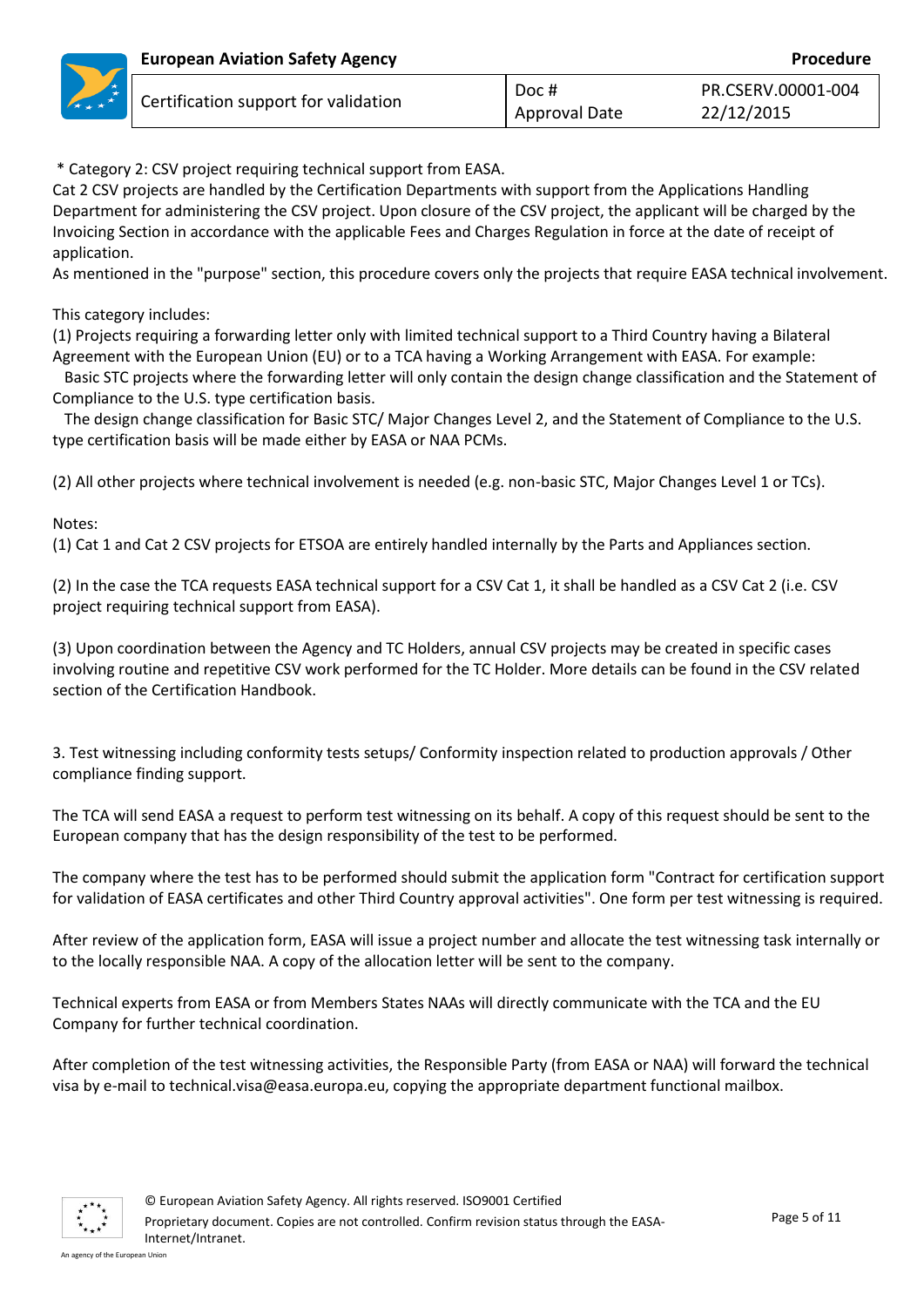| <b>European Aviation Safety Agency</b> |                               | Procedure                        |
|----------------------------------------|-------------------------------|----------------------------------|
| Certification support for validation   | Doc #<br><b>Approval Date</b> | PR.CSERV.00001-004<br>22/12/2015 |

#### **Structure of process charts**



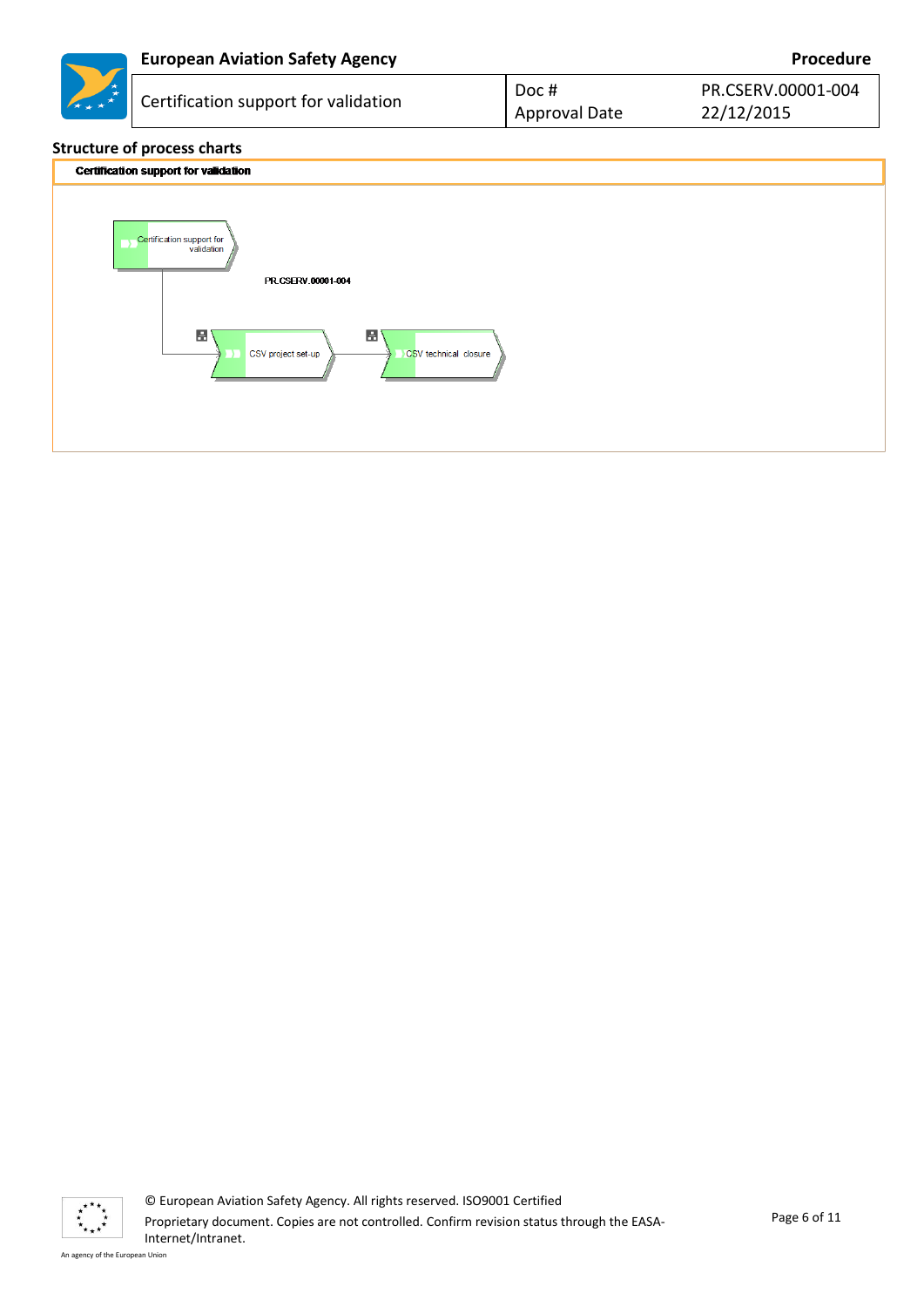



© European Aviation Safety Agency. All rights reserved. ISO9001 Certified Proprietary document. Copies are not controlled. Confirm revision status through the EASA-Internet/Intranet.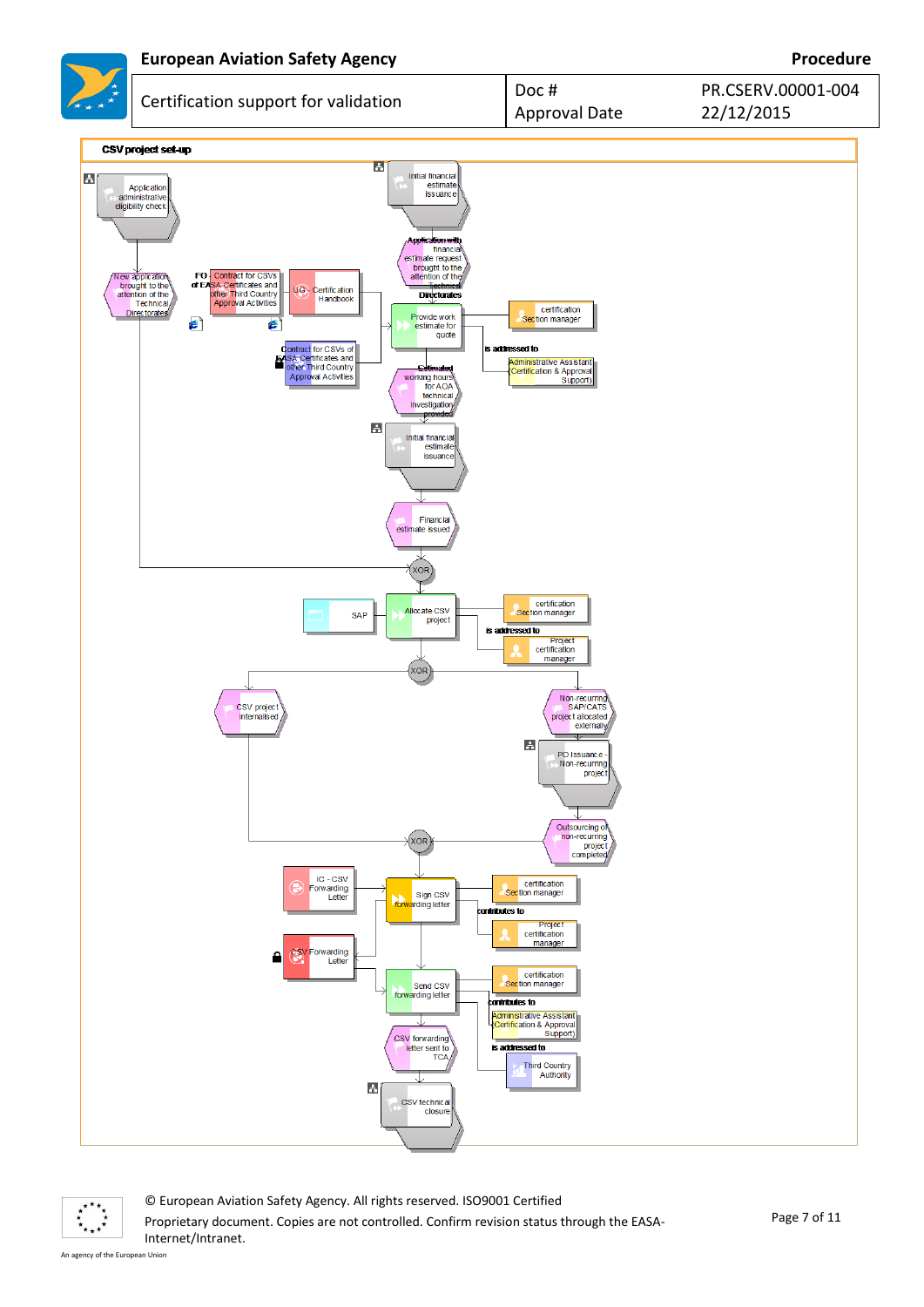

| $\vert$ Doc # | PR.CSERV.00001-004 |
|---------------|--------------------|
| Approval Date | 22/12/2015         |

| <b>Activity</b>                 | Description to the process activity                                                                                                                                                                                                                                                                                                             |
|---------------------------------|-------------------------------------------------------------------------------------------------------------------------------------------------------------------------------------------------------------------------------------------------------------------------------------------------------------------------------------------------|
| Provide work estimate for quote | The responsible Section Manager (or PCM on-duty) reviews the application and<br>other documents submitted by the applicant.                                                                                                                                                                                                                     |
|                                 | Purpose of the review is to provide a work volume estimate to the Applications<br>Management Section for Cat 2 CSV projects and Cat 1 CSV projects reclassified<br>as Cat 2 CSV projects. For further guidelines, refer to the EASA Certification<br>Handbook.                                                                                  |
| Allocate CSV project            | EASA will decide (as per ED Decision ED 2011/056/F on the allocation criteria for<br>certification tasks) on whether the requested support will be provided by EASA<br>personnel and/or seconded personnel, or outsourced to a Certification Service<br>Provider (CSP). The service of validation of ETSOA is always provided by EASA<br>staff. |
|                                 | Technical support shall be provided only upon acceptance of the quote by the<br>applicant (if quote requested by applicant).<br>Upon acceptance of the quote, if any, the responsible Section Manager                                                                                                                                           |
|                                 | performs the task allocation to the internal PCM or requests the Accreditation<br>and Outsourcing Section to proceed with the issuance of the purchase order to<br>CSPs.                                                                                                                                                                        |
| Sign CSV forwarding letter      | The PCM sends the CSV application forwarding letter to the responsible Section<br>Manager or his/her deputy for signature. In some cases the forwarding letter<br>may contain the Statement of Compliance to the TCA certification basis (for e.g.<br>Basic STCs to the FAA).                                                                   |
|                                 | Note:<br>Letters that do not contain a Statement of Compliance may also be signed by<br>the PCM.                                                                                                                                                                                                                                                |
| Send CSV forwarding letter      | The responsible Section Manager or the section administrative support staff e-<br>mails the Applications Management Section the CSV forwarding letter (together<br>with the data package, if any) for e-mailing it to the TCA.                                                                                                                  |

| <b>Internal Process Interfaces</b>           |
|----------------------------------------------|
| Application administrative eligibility check |
| Initial financial estimate issuance          |
| PO Issuance - Non-recurring project          |
| CSV technical closure                        |
|                                              |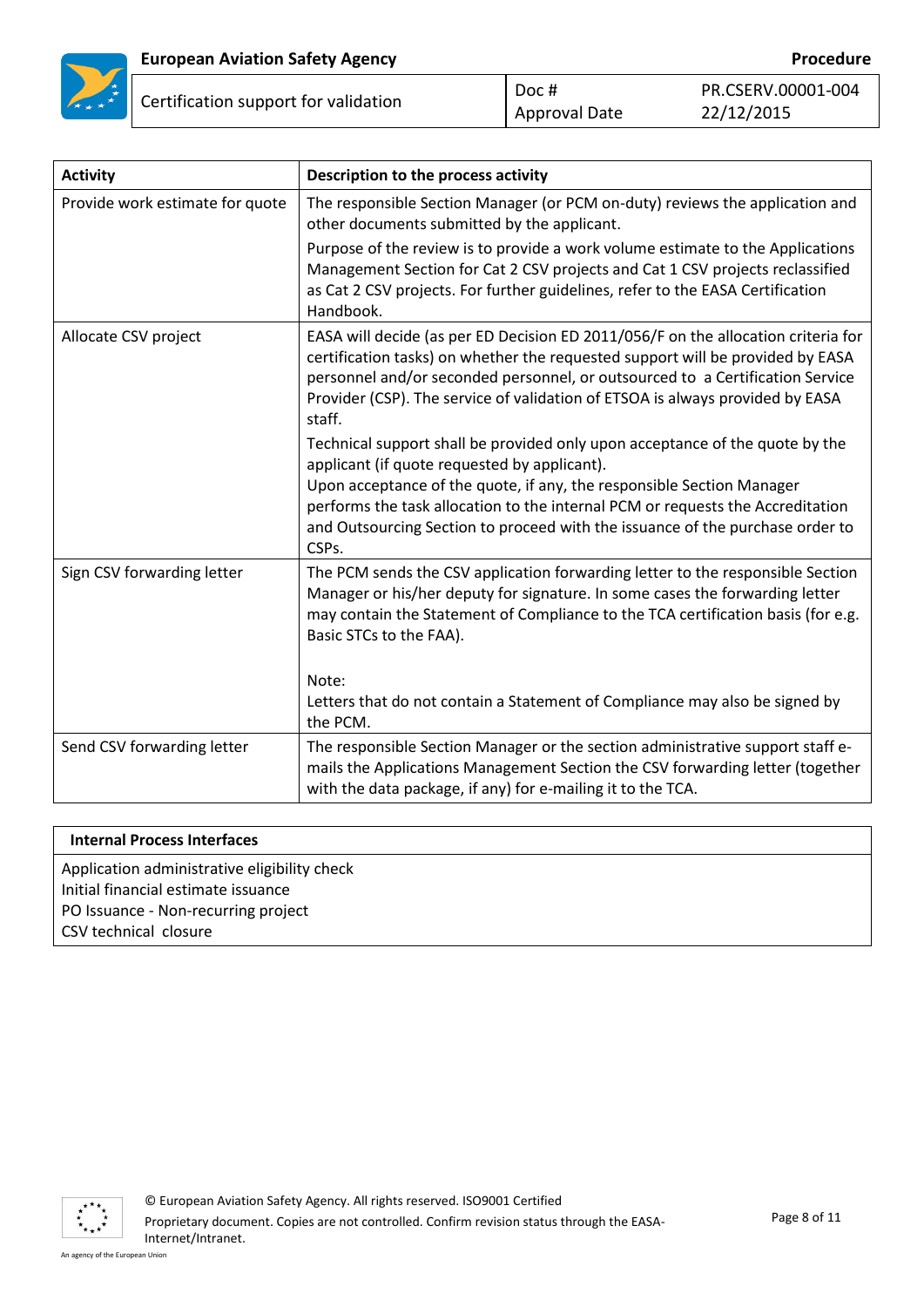

 $\frac{x}{x} + \frac{1}{x}$ 

© European Aviation Safety Agency. All rights reserved. ISO9001 Certified Proprietary document. Copies are not controlled. Confirm revision status through the EASA-Internet/Intranet.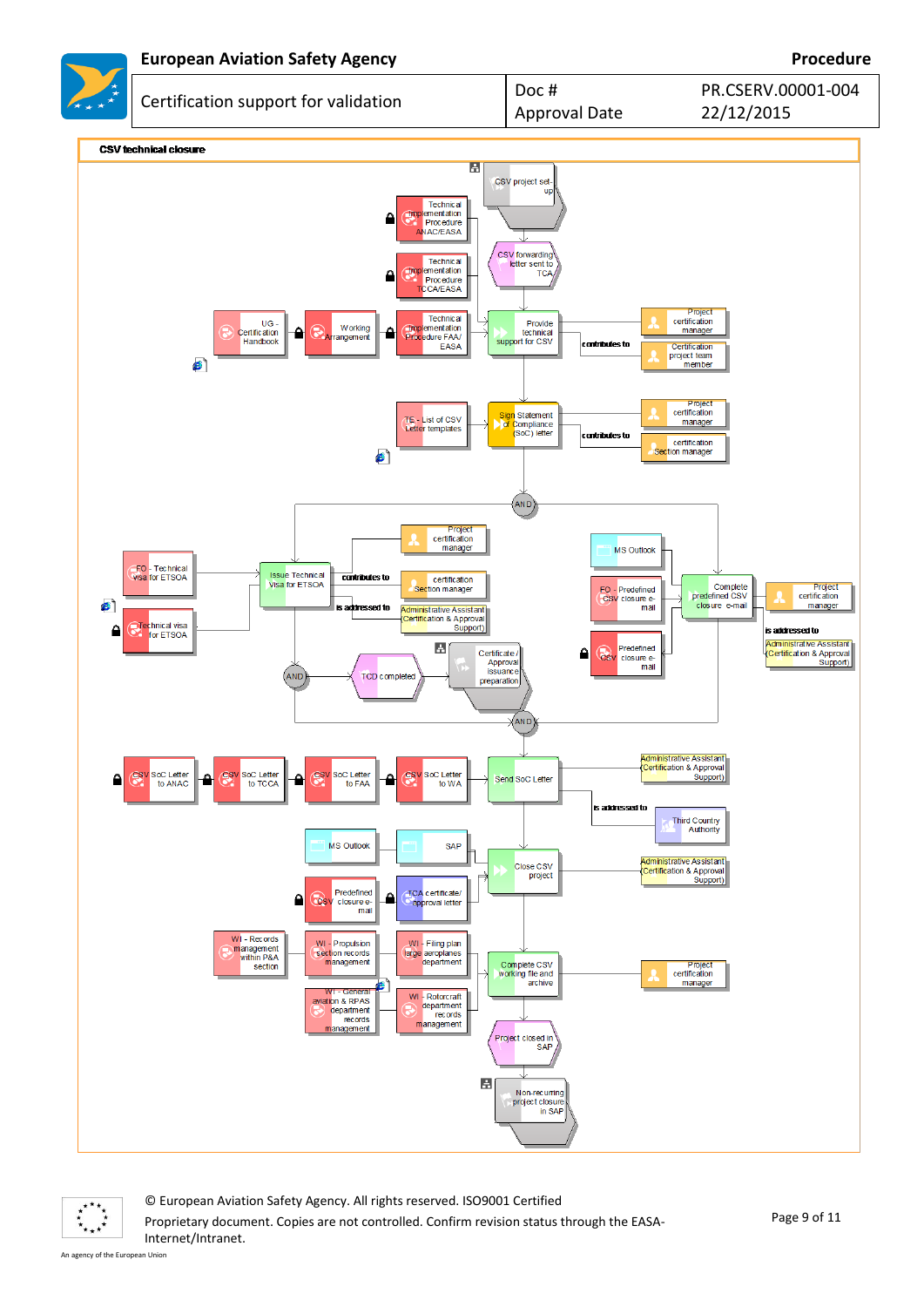

|                                      | $\vert$ Doc # |
|--------------------------------------|---------------|
| Certification support for validation | $h$ nnrs      |

| $\vert$ Doc #        | PR.CSERV.00001-004 |
|----------------------|--------------------|
| <b>Approval Date</b> | 22/12/2015         |

| <b>Activity</b>                              | Description to the process activity                                                                                                                                                                                                                                                                                               |
|----------------------------------------------|-----------------------------------------------------------------------------------------------------------------------------------------------------------------------------------------------------------------------------------------------------------------------------------------------------------------------------------|
| Provide technical support for<br>CSV         | The PCM, together with the team of experts, provides technical support to TCA,<br>where required. The PCM and his/her team shall follow the Technical<br>Implementation Procedures with the Bilateral Partners or the Working<br>Arrangements with other countries' authorities (e.g. CAAC).                                      |
| <b>Issue Technical Visa for ETSOA</b>        | For ETSOA projects: After completion of the validation support activity, the PCM<br>fills in the technical visa (TV CSV).                                                                                                                                                                                                         |
|                                              | The PCM forwards the TV CSV to the responsible Section Manager for review.<br>The responsible Section Manager or his/her administrative support staff e-mails<br>the signed documents (TV CSV and SoC letter) to the Applications Management<br>Section (technical.visa mailbox) keeping the PCM in copy.                         |
| Sign Statement of Compliance<br>(SoC) letter | After completion of the validation support activities, the PCM drafts a letter<br>including the SoC with the TCA product Certification Basis for the responsible<br>Section Manager's review and signature.                                                                                                                       |
|                                              | Notes:<br>In case of FAA Basic STCs, the forwarding letter should contain the design<br>change classification and the Statement of Compliance to the U.S. type<br>certification basis.<br>There might be more than one letter, depending on the complexity and status                                                             |
|                                              | of the activity, for e.g. letters of approval on behalf of the other authority.                                                                                                                                                                                                                                                   |
| Send SoC Letter                              | The SoC letter is then sent by the Applications Management Section to TCA for<br>completion of the validation activities and issuance of the foreign certificate.                                                                                                                                                                 |
| Complete predefined CSV<br>closure e-mail    | For the rest of the CSV projects: After completion of the validation support<br>activity, the PCM fills in the CSV closure e-mail and forwards it to the<br>Applications Management section asking for the closure of the project, also<br>attaching the SoC (or other document marking the technical closure of the<br>project). |
| Close CSV project                            | Applications Management Section closes the project upon receipt of the<br>(predefined) CSV closure e-mail from the PCM.                                                                                                                                                                                                           |
|                                              | This e-mail will become a record of the project's technical closure.<br>The PCM collects and arranges all documents & records received and generated                                                                                                                                                                              |
| Complete CSV working file and<br>archive     | during the project under a specific project folder. Observe records management<br>work instructions and guidelines on 'working file' management.                                                                                                                                                                                  |
|                                              | When received, the PCM forwards to the technical visa mailbox the copy of the<br>TCA Certificate/ Approval to be attached in SAP.                                                                                                                                                                                                 |

## **Internal Process Interfaces** CSV project set-up Certificate / Approval issuance preparation Non-recurring project closure in SAP